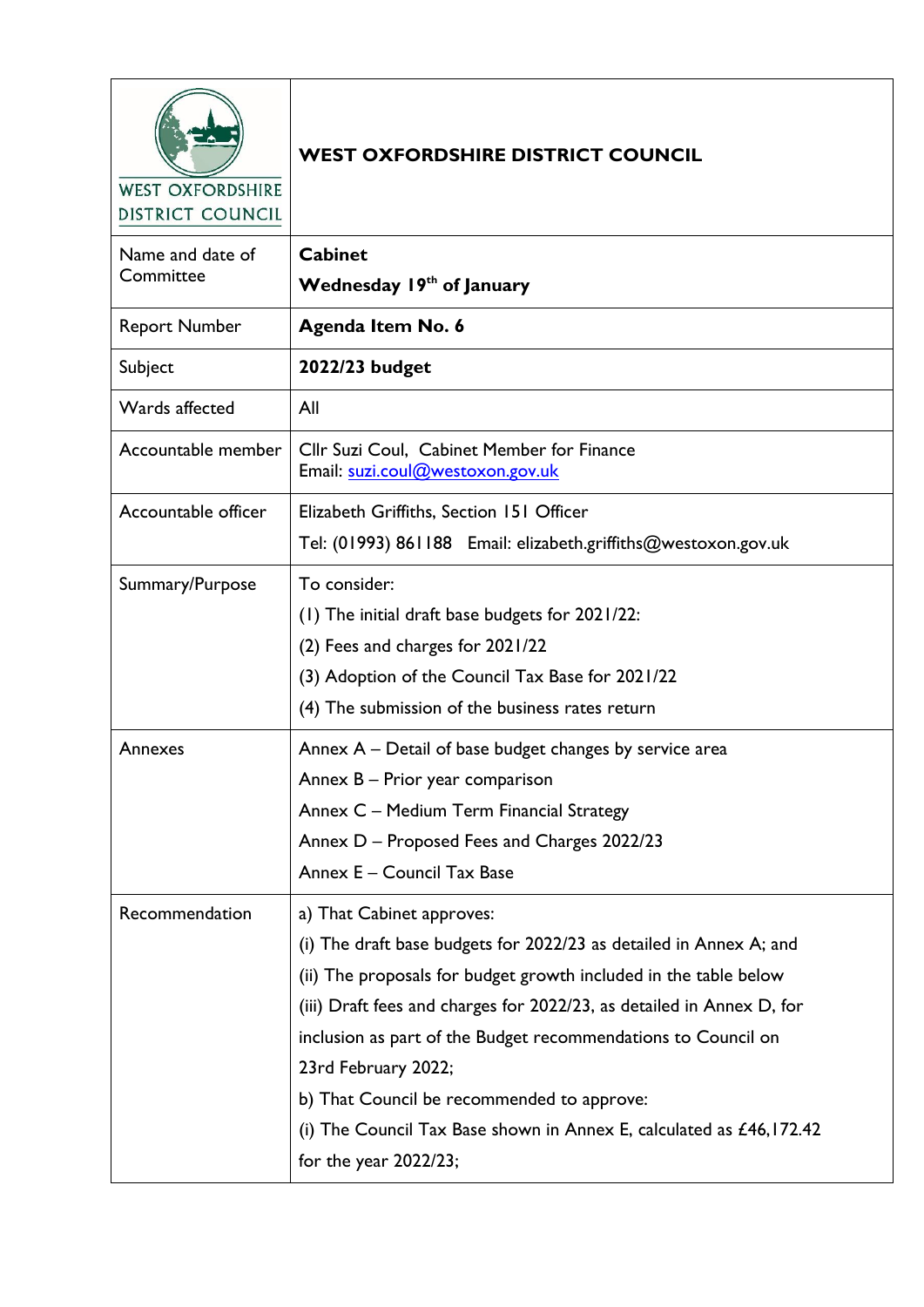|                              | (ii) Authorising the Chief Finance Officer to submit the National Non<br>Domestic Rates Return I (NNDRI) to the Ministry of Housing,                                                                                                                                                                                                                                                                                 |
|------------------------------|----------------------------------------------------------------------------------------------------------------------------------------------------------------------------------------------------------------------------------------------------------------------------------------------------------------------------------------------------------------------------------------------------------------------|
|                              | Communities and Local Government by the submission date of                                                                                                                                                                                                                                                                                                                                                           |
|                              | 31 January 2022; and                                                                                                                                                                                                                                                                                                                                                                                                 |
|                              | (iii) Authorising the Chief Finance Officer to approve the annual                                                                                                                                                                                                                                                                                                                                                    |
|                              | uprating of allowances and non-dependant deductions in the Local                                                                                                                                                                                                                                                                                                                                                     |
|                              | Council Tax Support Scheme in line with national regulations.                                                                                                                                                                                                                                                                                                                                                        |
| Corporate priorities         | Modern Council Services and Sustainable Finance: Delivering excellent<br>modern services whilst ensuring the financial sustainability of the<br>Council                                                                                                                                                                                                                                                              |
| <b>Key Decision</b>          | <b>No</b>                                                                                                                                                                                                                                                                                                                                                                                                            |
| Exempt                       | No                                                                                                                                                                                                                                                                                                                                                                                                                   |
| Consultees /<br>Consultation | Consultation has taken place with management from Publica and Ubico<br>to inform the draft budgets. The Council's Finance and Management<br>Overview and Scrutiny Committee has considered the draft budget<br>proposals but raised no specific issues requiring consideration by Cabinet<br>at this time.<br>Further consultation is currently underway with residents, businesses and<br>town and parish councils. |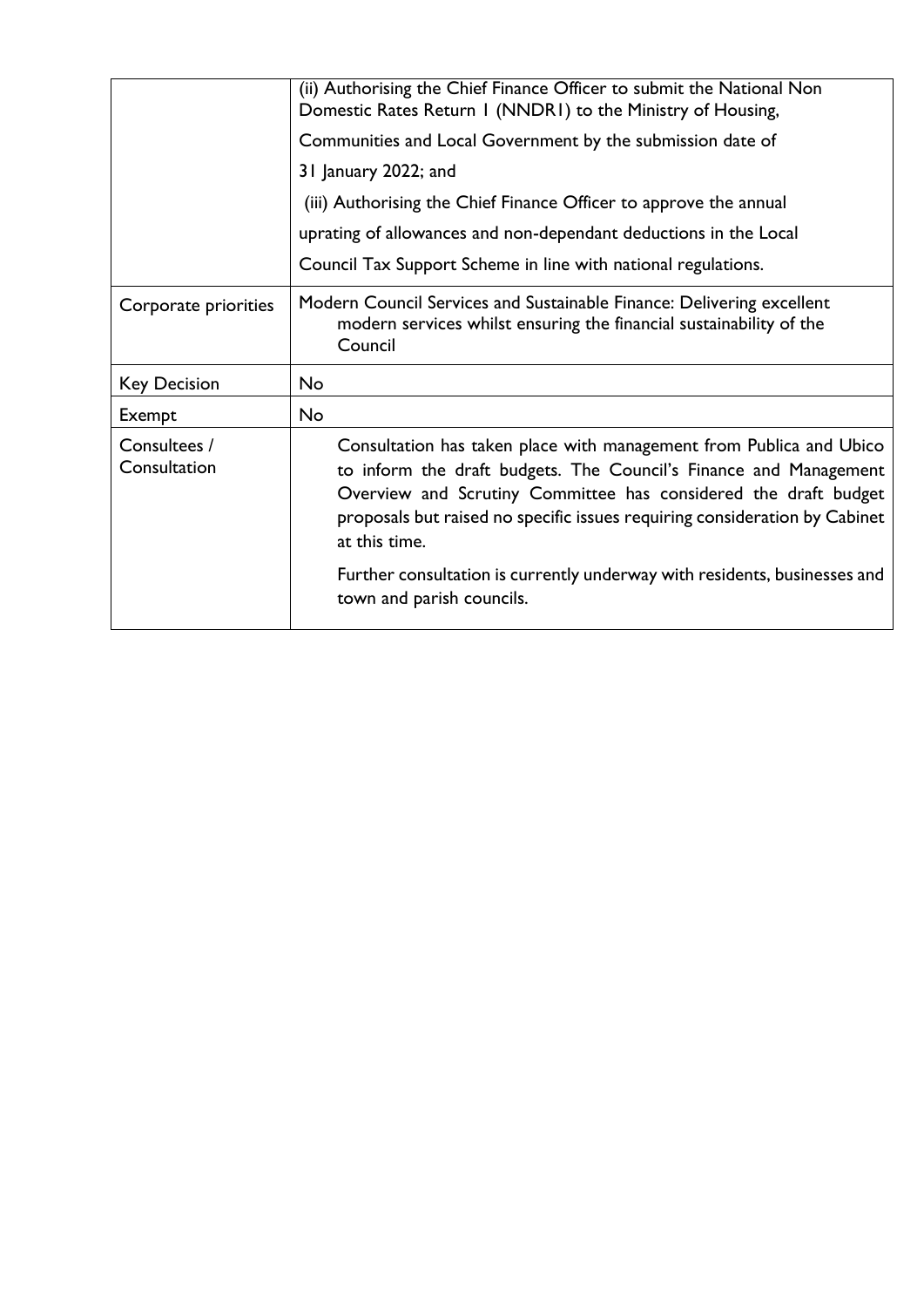## **1. BACKGROUND**

- 1.1. The initial draft budget was presented to the Council's Financial Management Overview and Scrutiny Committee with no issues raised.
- 1.2. A summary of the draft base revenue budget for 2022/23 is attached at Annex A together with detailed revenue budget breakdowns at Annex B and the Medium Term Financial Strategy at Annex C
- 1.3. Since the budget was presented to Scrutiny, we have received the Provisional Local Finance Settlement and have updated the budget and forecast accordingly. The report below covers much of what was reported to Scrutiny as this is the first time it has come to Cabinet but also looks forward over the Medium Term Financial Strategy and outlines the Council's approach to addressing the challenges ahead.
- 1.4. Residents have responded well to the annual budget consultation which gives them an opportunity to input directly into the budget planning process. The results of this will be published in the next budget report.

# **2. MAIN POINTS**

- 2.1. The current budget has been reviewed and amended in detail to ensure that every expenditure is necessary and every potential source of income has been recognised. While the work has been at a very detailed level, there are several main drivers of the change from last year's position.
	- A £1.8m improvement due to Covid contingencies and one off increases reversing.
	- A £480k increase in staff costs, in large part due to the increase in NI rates
	- A £380k increase in the cost of the waste contract
	- A £300k increase in the cost of recycling (an uplift of 50%)
	- A one off cost of £650k to review the local plan
- 2.2. The first draft revenue budget position before growth requests was a deficit of £830k. The Govt spending review extended New Homes Bonus by one further year turning the deficit into a considerable surplus. This is very much a one year gift however and the expectation is that by limiting the settlement to one year instead of the hoped for three year view, the Govt is signalling that some of the anticipated funding cuts that have been postponed in very recent years could finally hit us in 2023/24. Any increases in expenditure that are approved as recurring will exacerbate the expected budget shortfall next year and in years to come.
- 2.3. The budget includes requests for growth. The bulk of these are two year commitments and are requests from the Future Oxfordshire Partnership (FOP). The main cost is to continue the work already in progress by this initiative, formerly called the Growth Board with additional funding requests for new programmes they would like to pursue. While we would always wish to work in cooperation with our colleagues across the County and it is of benefit to West Oxfordshire District Council that the FOP complete delivery of their agreed programme, we can fund short term initiatives from reserves but should avoid adding longer term funding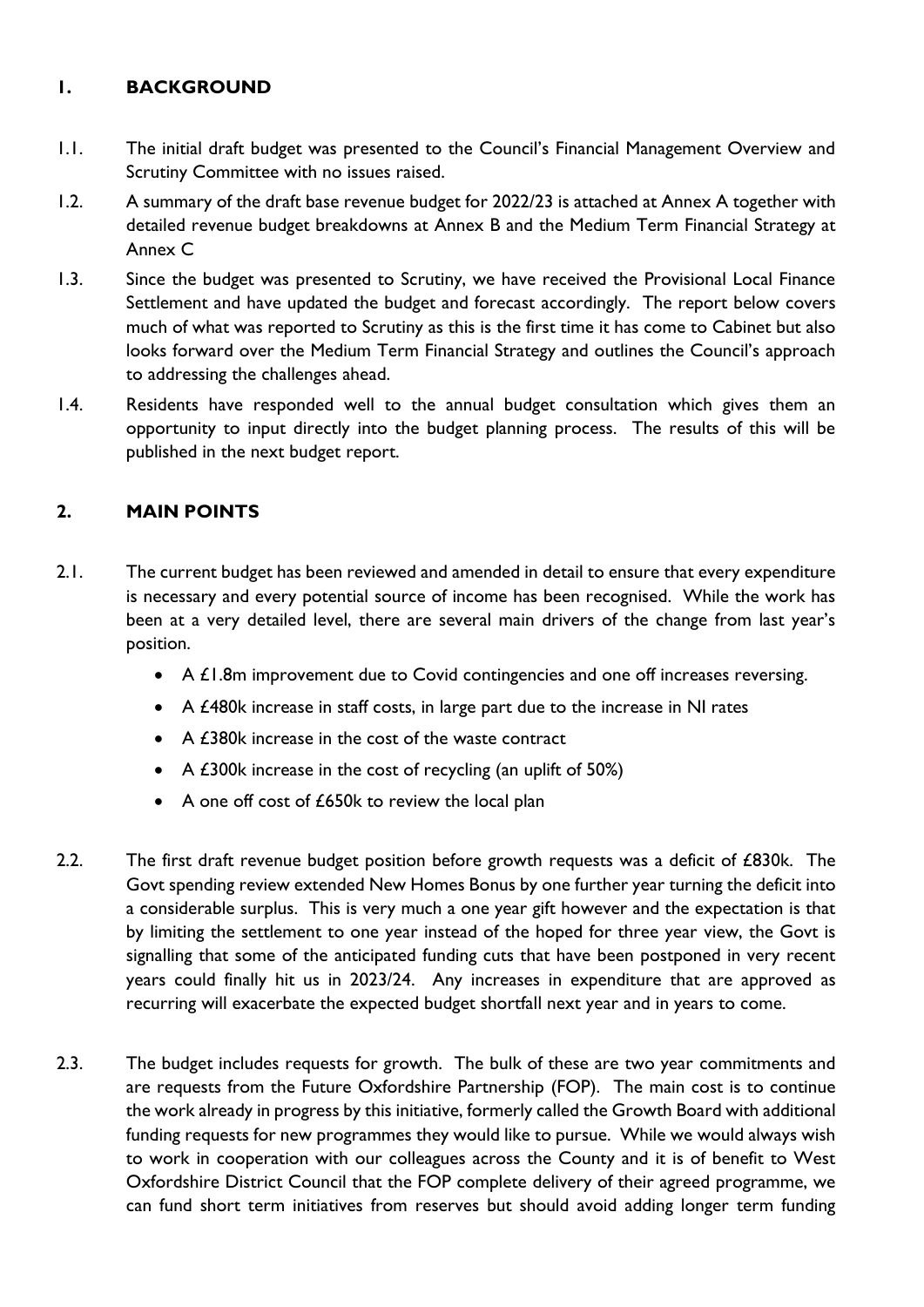commitments to our budget until such time as we have sufficient funding to cover our own services.

- 2.4. Neither the draft budget in Annex A nor the MTFS in Annex C include the growth items listed in the table below. The air quality work is a one off, as is the extension of the debt advice service, with the remainder being two year requests.
- 2.5. In the MTFS presented to Council in February 2021 an estimated budget gap of  $\pounds 3m$  was forecast for 2022/23. This was driven by both the anticipated loss in New Homes Bonus and the expected reduction in rates income. In the main, it's the government's decision to defer the Business Rates reset, which is expected to cost this Council almost  $£2m$  in lost income, and to continue the New Homes Bonus for this year that has allowed us a projected surplus but these are expected to be one year reprieves with the full anticipated loss of income severely impacting our funding in 2023/24 and ongoing in the MTFS. Other material changes are explored in more detail below.
- 2.6. The most positive impact on the draft budget is the resumption of the full budgeted Management Fee income from GLL of just under £1.5m. In the summary table below, this figure forms part of the reversal of Covid contingencies. While this is our current contractual position it should not be assumed that this means that the Leisure Service sector has recovered completely and returned to pre Covid levels of income generation.
- 2.7. Budget strains this year include a potential  $£380k$  increase in the Ubico budget, a  $£300k$ increase in recycling costs and an estimated £650k required to review the Local Plan. Funding is available through the Planning Delivery Grant to fund at least part of the local plan review and we could apply some of the Council Priorities reserve as this would be in line with the purpose of that reserve and is a necessary one off expenditure. Inflation is also expected to increase many costs, with an unprecedented rise in utility bills. These expectations have been discussed with budget holders in setting the budget and added to individual line items as opposed to a blanket uplift. Future expectations have been estimated and will be kept under review.
- 2.1. The taxbase calculation has been initially drafted with the Council Tax figure in the table below assuming a Band D increase of £5 which has not yet been agreed. The town and Parish Councils have been provided with their tax base information which is set out in detail in Annex E. We are still awaiting confirmation from 19 parishes, of which 6 had a zero precept last year. The larger councils have advised their expected figures, even if for logistical reasons they are yet to meet and formally confirm them.
- 2.2. The positive effect of the spending review on our position is shown in the second table. Any surpluses from 2022/23 should be put aside to help mitigate the shortfall in the coming years. The MTFS shows that we are several years from recovering the current funding position and further savings will need to be found if we are to be able to balance the budget in the coming years.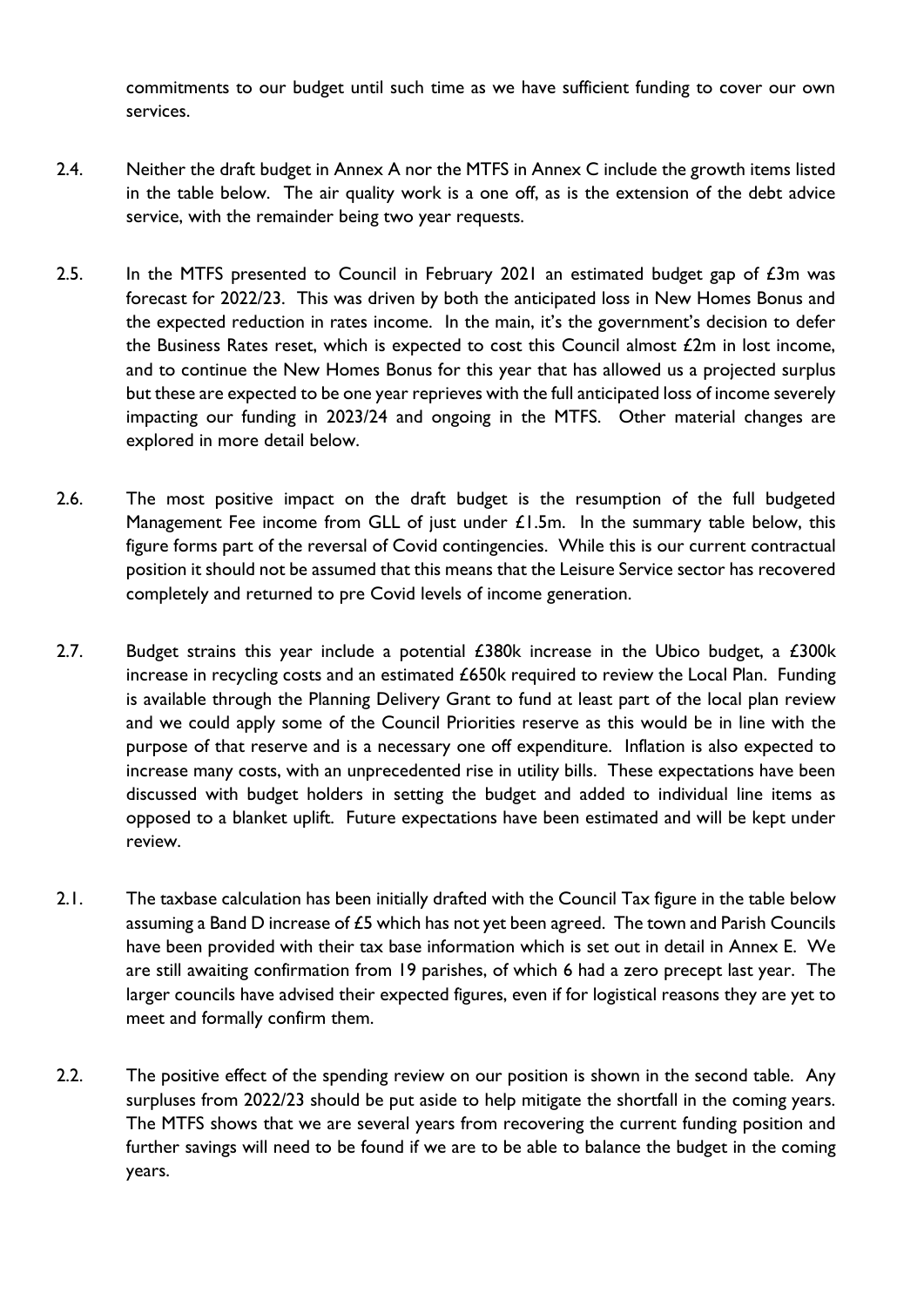| 2022/23 BUDGET FUNDING POSITION - AS PRESENTED TO SCRUTINY |             |             |
|------------------------------------------------------------|-------------|-------------|
| 2020/21 budget surplus                                     |             | $\mathbf 0$ |
| <b>Budget Movements</b>                                    | £           | £           |
| <b>Expenditure</b>                                         |             |             |
| Reversal of Covid Contingencies                            | (1,546,754) |             |
| Reversal of one off items                                  | (200, 500)  |             |
| New Publica posts                                          | 275,446     |             |
| Publica savings identified                                 | (54, 119)   |             |
| <b>Identified savings</b>                                  | (80, 329)   |             |
| <b>Fixed Term Contract posts</b>                           | 78,041      |             |
| Retained Staff Pay Inflation                               | 20,291      |             |
| Publica Salary Inflation                                   | 593,184     |             |
| Ubico Contract Inflation first draft                       | 383,046     |             |
| <b>Recycling Contract Inflation</b>                        | 300,000     |             |
| Provision for Play Park Maintenance                        | 50,000      |             |
| <b>Contract Cleaning Saving</b>                            | (37,500)    |             |
| Inflationary increase in utilities                         | 35,279      |             |
| Housing Benefit Subsidy reduction                          | 67,693      |             |
| Telephone Rental/Service Charge savings                    | (59,500)    |             |
| Local Plan review                                          | 650,000     |             |
| <b>Income</b>                                              |             | 474,278     |
| Garden Waste 2021/22 budget correction                     | (179,000)   |             |
| Additional commercial property income                      | (280,000)   |             |
| Increase in Planning Application Fees                      | (100,000)   |             |
|                                                            |             | (559,000)   |
| <b>Funding Changes</b>                                     |             |             |
| <b>Council Tax</b>                                         | (464, 674)  |             |
| <b>Redistributed NNDR</b>                                  | 121,000     |             |
| <b>Reduction in New Homes Bonus</b>                        | 1,798,359   |             |
| Use of Earmarked Reserves                                  | (539, 935)  |             |
|                                                            |             | 914,750     |
| 2022/23 DRAFT BUDGET SHORTFALL                             |             | 830,028     |
| <b>Growth Requests</b>                                     | £           | £           |
| Air Quality                                                | 25,000      |             |
| <b>Future Oxfordshire Partnership</b>                      | 46,436      |             |
| Local Nature Partnership                                   | 13,833      |             |
| Inclusive Economy Partnership                              | 15,383      |             |
| Management/Comms/Admin Support                             | 13,000      |             |

**2022/23 DRAFT BUDGET SHORTFALL 1,038,100** 

Civic Pride Officer 25,000 Extension FTC Planning Policy Officer (backfill AT) 27,420 Extension of CA debt advisor **42,000** 

208,072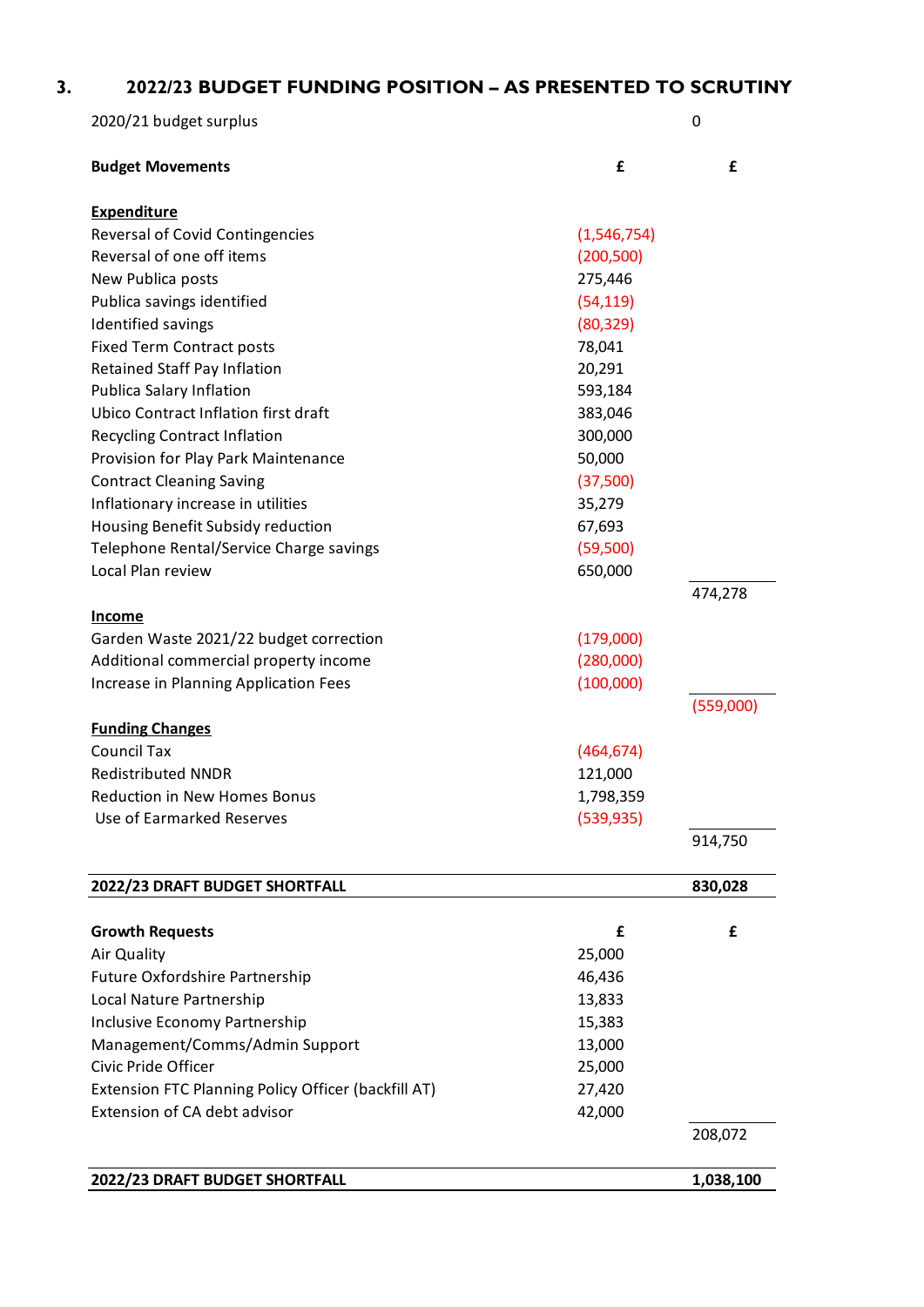| 1st draft shortfall                                        |                     |             |
|------------------------------------------------------------|---------------------|-------------|
| <b>BUDGET MOVEMENTS SINCE THE PRESENTATION TO SCRUTINY</b> | £                   | £           |
| <b>Expenditure</b>                                         |                     |             |
| Amendment to Publica salary inflation                      | (133, 844)          |             |
| Adjustment to Publica savings                              | 3,375               |             |
| Reversal of Investment Property Covid Contingencies        | (223, 350)          |             |
|                                                            |                     | (353, 819)  |
| <u>Income</u>                                              | (215, 360)          |             |
| Garden Waste increase of £5                                |                     |             |
| <b>Recycling Credits</b><br>Overhead charges to Publica    | (18,000)<br>(4,830) |             |
| Building Control & Pre Application Advice fees             | (22, 830)           |             |
|                                                            |                     | (261,020)   |
|                                                            |                     |             |
| <b>Funding Changes</b>                                     |                     |             |
| <b>Council Tax</b>                                         | 36,015              |             |
| <b>New Homes Bonus</b>                                     | (1,892,389)         |             |
| Lower Tier Grant                                           | (4,605)             |             |
| 22/23 Service Grant                                        | (148,000)           |             |
| Increase in Minimum Revenue Provision (MRP)                | 178,081             |             |
|                                                            |                     | (1,830,898) |
| 2022/23 REVISED DRAFT BUDGET SURPLUS                       |                     | (1,615,709) |
|                                                            |                     |             |
| <b>Growth Requests</b>                                     | £                   | £           |
| Air Quality                                                | 25,000              |             |
| Future Oxfordshire Partnership                             | 46,436              |             |
| Local Nature Partnership                                   | 13,833              |             |
| Inclusive Economy Partnership                              | 15,383              |             |
| Management/Comms/Admin Support                             | 13,000              |             |
| Civic Pride Officer                                        | 25,000              |             |
| Extension FTC Planning Policy Officer (backfill AT)        | 27,420              |             |
| <b>Extension of CA Debt Advisor</b>                        | 42,000              |             |
|                                                            |                     | 208,072     |
| 2022/23 REVISED DRAFT BUDGET SURPLUS INCL GROWTH REQUESTS  |                     |             |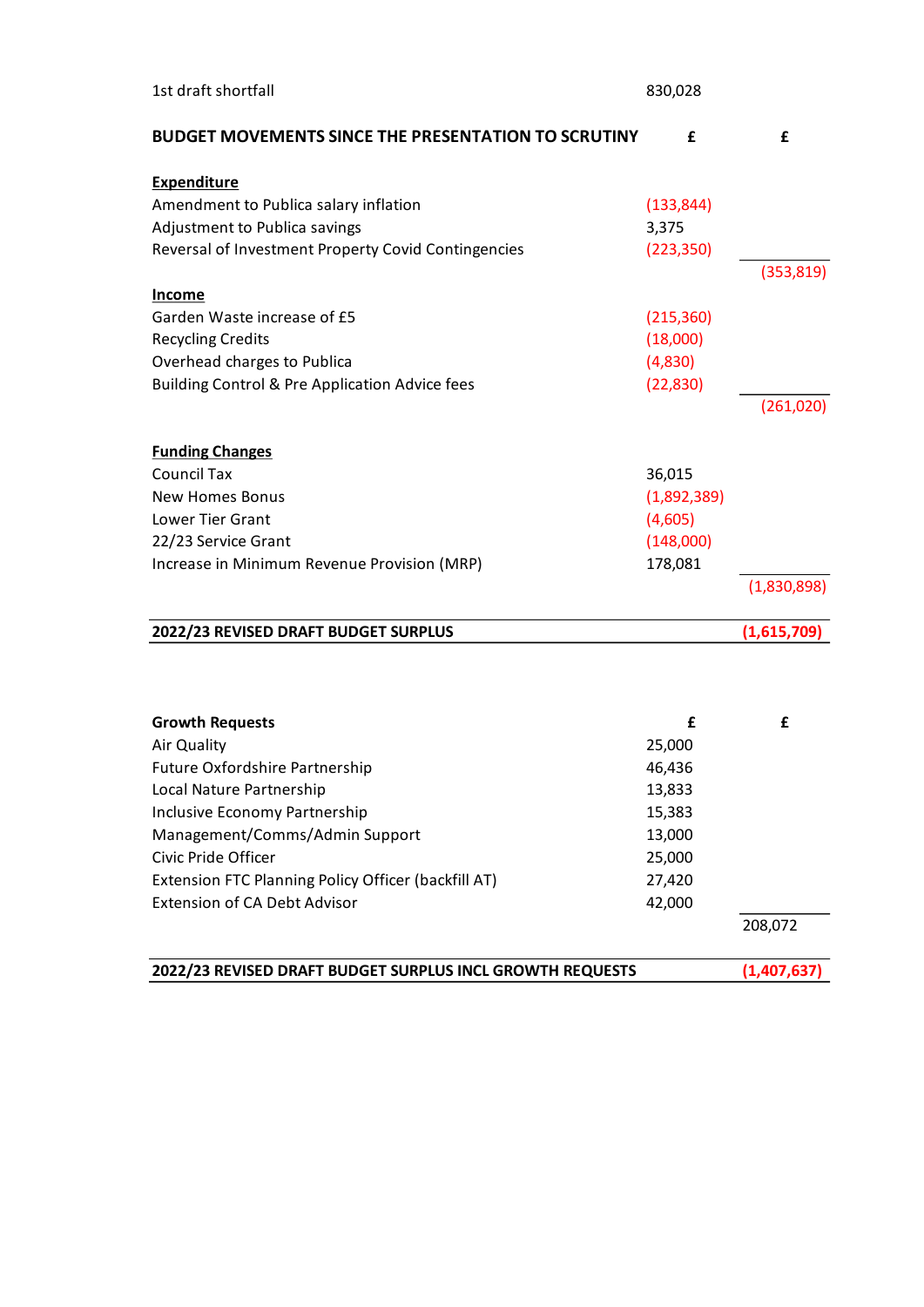## **FINANCIAL IMPLICATIONS**

- 3.1 In 2021/22 contingencies were put into the revenue budget to recognise the loss of income due to Covid in respect of the GLL contract and Investment Property. Most of these contingencies have now been reversed in line with the expectation that we will receive 100% of the budgeted Management Fee income from GLL and that no additional concessions for Investment Property rent will be required. GLL have confirmed that they are expecting us to bill for the management fee in 2022/23 but as with many operators, their position is far from robust with attendance and corresponding revenues still significantly below pre Covid levels - so while they have a contractual obligation to deliver this income, there is a strong possibility they may struggle to.
- 3.2 The government announced changes to National Insurance contributions in the Autumn budget amounting to an increased contribution of 1.25%. As yet the pay settlement for 2021/22 has not been agreed but has been included in the budget at the last offer of 1.75%. An estimate of 2.5% has been included for 2022/23. While not yet finalised, an update on these calculations has reduced the cost to the Council by £130k.
- 3.3 Ubico contract inflation has been included at the level of the first draft of the Ubico budget. Discussions are ongoing with Ubico and the Publica commissioning team regarding meaningful revenue savings that can be delivered in the short to medium term. The main drivers of the cost increase this year are expected inflationary increases, a need to increase payments to drivers in order to attract and retain staff and several other smaller expenditures that have been postponed from 2021/22. There will be a greater emphasis on joint projects this year between Ubico and the Council's contract team to prioritise finding ways to make significant efficiency savings in the contract cost. This is discussed in more detail below.
- 3.4 Suez are contracted by the Council to process recyclate from kerbside recycling. The contract for the next 3 years went out to tender and Suez were the only bidder. Due to the increase in haulage and handling costs and the volatility of the recyclate market, inflationary growth of £300,000 has been built into the Suez contract sum. Options are being explored to mitigate and reduce this increased cost.
- 3.5 There are a number of play parks in the District which were built from S106 developer contributions which require annual maintenance and updating. A provisional estimate of £50,000 per annum has been included in the base budget which will be subject to change following the outcome of the review requested by Informal Cabinet on  $3<sup>rd</sup>$  November 2021. This does not include the capital cost of carrying out initial repairs on the play parks which will be a capital expenditure that can hopefully be funded through S106 receipts.
- 3.6 We have seen significant rises in Electricity and Gas prices in the last couple of months and these are predicted to increase by 23%. The Property team monitor all corporate building costs very closely and it is hoped that the new agile working arrangements will deliver savings as we reduce the amount of office space needed. The reduction in use of space by the Council's staff should also allow the space newly identified as surplus to be rented out which will generate much needed additional income.
- 3.7 New Fixed Term posts have been agreed for the Saltcross Project, Healthy Place Shaping and the second year of the Covid Workstream. These are all funded from earmarked reserves and grants which contribute to the increase in use of earmarked reserves seen at the bottom of the table.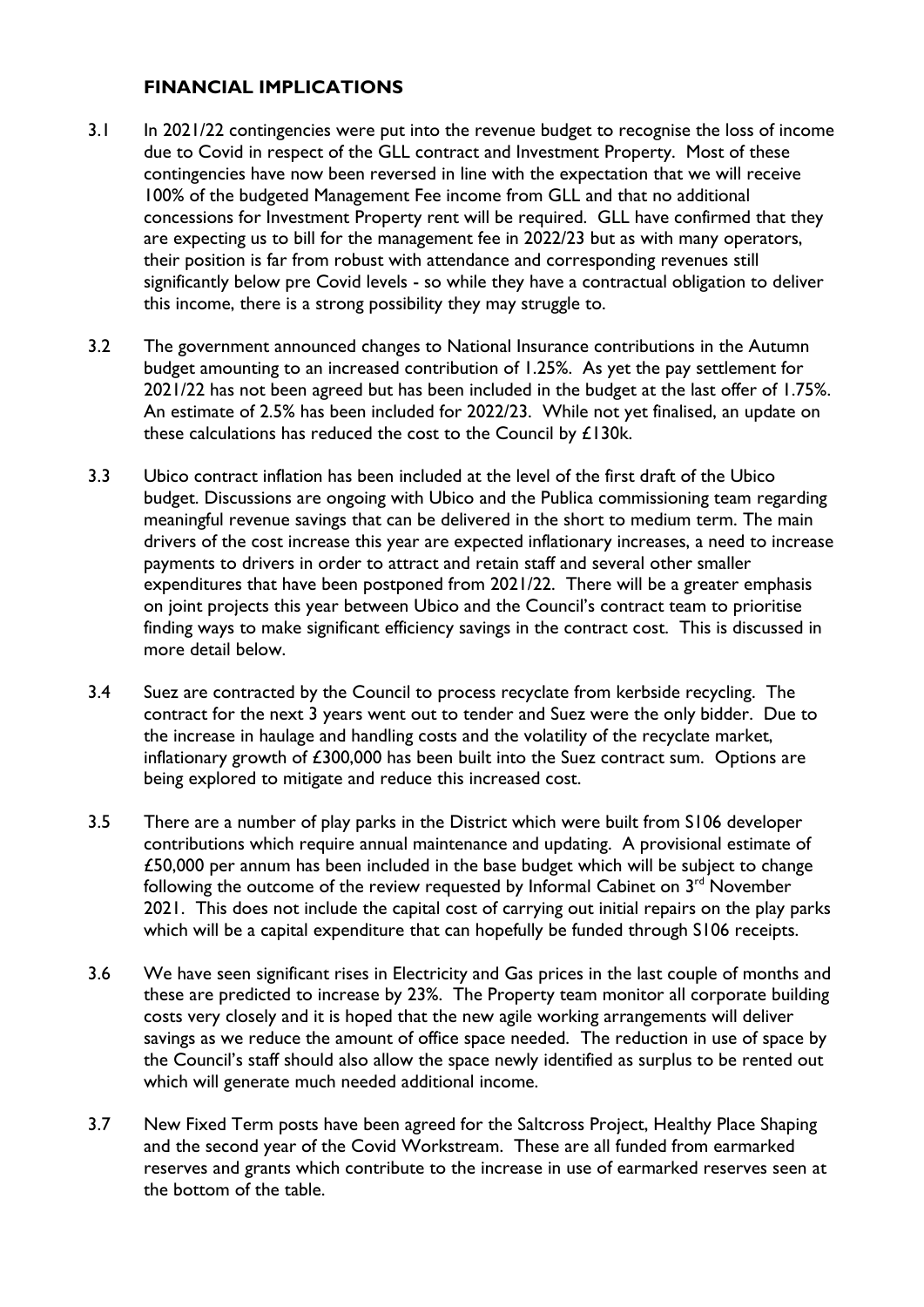- 3.8 The previously agreed £5 increase to Garden Waste licences for 2021/22 was charged to customers but not included in the base budget and this error is corrected here. The uplift in 2022/23 fees and charges has been added in the second table which shows the changes since the first draft was presented to Scrutiny.
- 3.9 The purchase of Carterton Industrial Estate Plot 3 was the first investment under our new investment strategy agreed by Council last October and will deliver £280,000 of additional income to the Council. We have not yet found replacement tenants for Talisman Unit 1 with a current annual rent of £96,000 but this is under repair following a dilapidations settlement and will be marketed imminently. Des Roches Square with a current annual rental of £146,000, which fell vacant in November 2021, has potentially found a replacement tenant for part of the building. The remainder is also being marketed.
- 3.10 Income from Planning Applications continues to be volatile month on month but overall is performing above current budget with some large applications expected in the next 12 months. A £100,000 one off growth in income has been included in the base budget for 2022/23 and this will be of course be monitored against actual performance.
- 3.11 The taxbase for 2022/23 has been calculated as an increase of 2.79% or 1,254.46 additional Band D properties on the current year. 1.68% of this increase relates to new properties that are already on the valuation list with 1.1% being the estimated growth during 2022/23. This highlights the difficulty of estimating the timing of new build properties coming onto the valuation list. In 2021/22 we took a prudent approach to growth to allow for delays caused by Covid on the building sector and the delay from the Valuation Office for their part of the process. In reality the sector was not affected as badly as we had anticipated.
- 3.12 There was hope that the spending review would provide longer term clarity but the decision by the Government to only confirm one year of funding leads many to believe that the additional income awarded will not continue beyond the current year and that next year will see detrimental changes such as the final loss of New Homes Bonus and the rates reset, which has been expected for many years but deferred each time, finally come to pass. The 22/23 settlement has left us with a one year surplus but an expectation of significant funding shortages from 23/24 onwards. A strong recommendation would be that as part of setting aside surplus funds this year to offset the budget shortfalls in the medium term, we set up a Major Contracts Pressures Reserve, recognising that within the next few years we need to replace the bulk of the waste fleet, the lease ends on the current waste depot and the Windrush Leisure Centre in Witney is likely to require significant repairs.
- 3.13 The requests for growth are as follows:
	- One off additional consultancy of £25k in order to produce an updated air quality plan for Chipping Norton and Witney
	- £46k per annum to carry on funding the Future Oxfordshire Partnership (previously known as the Growth Board). The FOP have also suggested two further initiatives, the Local Nature Partnership (£14k per annum) promoting a County wide approach to nature conservation and the Inclusive Economy Partnership (£15k per annum) which seeks to promote inclusion in access to economic growth. All three would be supported by an admin package costing £13k per annum making the total package ask for all of the councils in the County £89k per annum. This per annum request is for two years.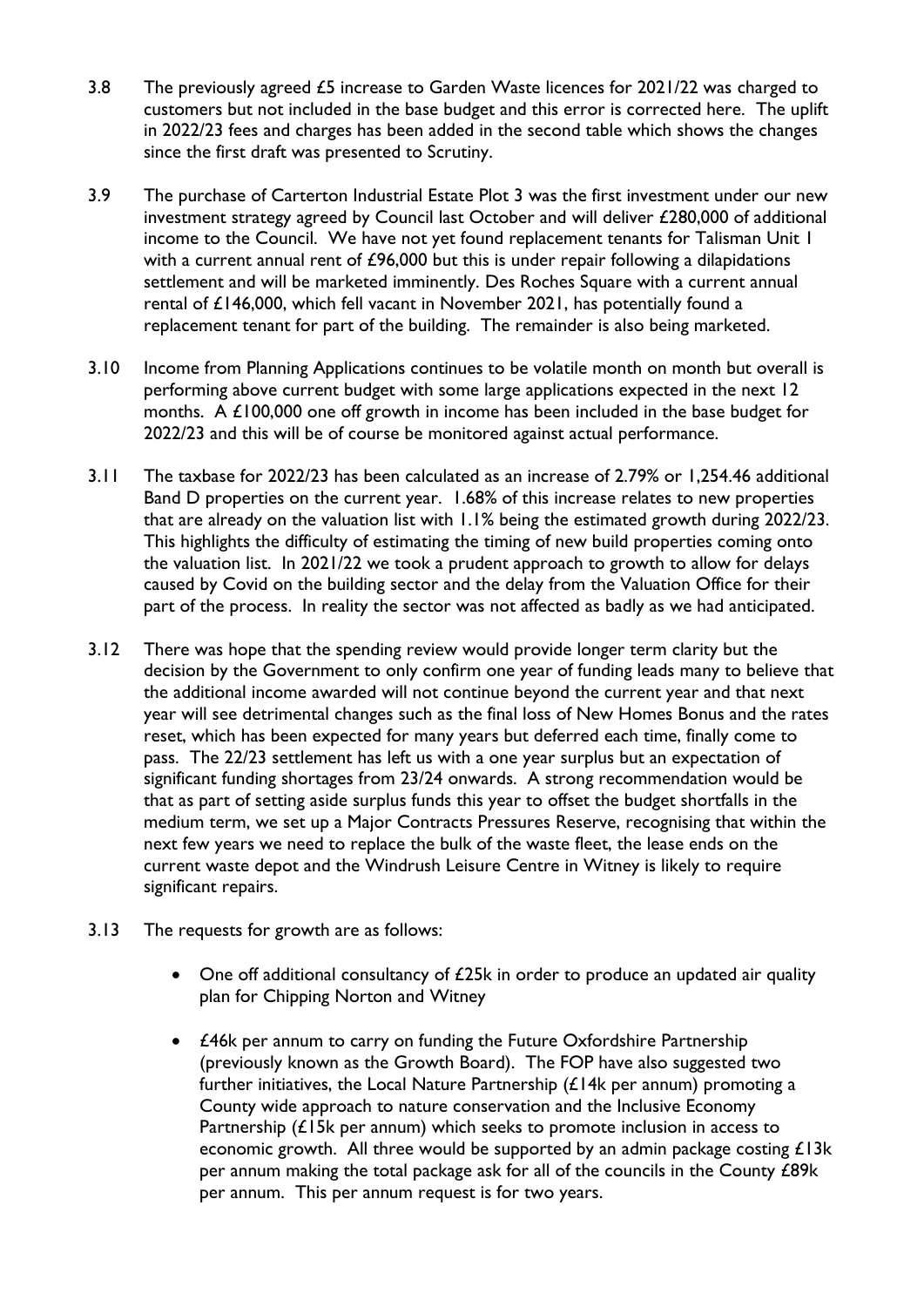- The FOP stopped funding seconded staff in 21/22 adding an additional cost of £50k which was growth in the Council's budget last year. There is also a growth request to extend the contract of the secondment backfill costing  $£27k$ . This brings the total cost of the FOP to £166k per annum.
- Contribution to a County wide coordinator role of £6k per Council. WODC has made a one off contribution to this role in the past but this would add it as growth to the revenue budget. The role would work closely with the FOP.
- A request has been made to allocate funding to the Citizens Advice Bureau (CAB) who received funds during lockdown to train a debt advisor but have no further funding to retain them beyond March. This request is made on the basis that this service is likely to be incredibly important to residents in the district in the coming year and that the CAB are the best people to deliver it.
- The final growth request is £25k per annum for a "Civic Pride Officer" to increase enforcement activities around fly tipping and respond to issues raised.
- 3.14 The draft budget was presented to the Finance and Management Overview and Scrutiny committee on Wednesday the 1<sup>st</sup> of December. It was well received and understood to be what it was, an initial draft. Cllr Dent asked that his strong support for the Civic Pride officer be noted.
- 3.15 Detailed work will be on-going over the coming weeks to finalise a forecast of Business Rates income for 2022/23 and, as is usual, it is proposed that Cabinet delegates authority to the Chief Finance Officer to submit the statutory National Non-Domestic Rates return (NNDR1) by 31 January incorporating the outstanding appeals provision to the 2017 list. The estimate of Business Rates for 2022/23 will be reported to Cabinet in February and will be fed into the final budget proposals to be considered by Council.
- 3.16 It has been announced that there will be an Extended Retail Discount scheme in operation for 2022/23. This scheme will provide 50% Business Rates relief for all eligible businesses; which will result in a reduction in collectable Business Rates of around £9,000,000. However, as in 2020/21 & 2021/22 the Government will pay the Council additional S31 Grant to cover the amount of uncollectible rates which will support our cashflow position. There will be no net loss in income to the Council in the year.
- 3.17 Each year the Council has to decide whether to make changes to its council tax support scheme for working age customers. The current scheme was adopted in 2020/2021 with the support of Citizens Advice, West Oxfordshire, which ensured an increase in support to the most vulnerable residents within the district. Keeping the council tax support scheme unchanged for 2022/2023 will continue to support the Council's key priorities and principles. The only changes required to the scheme are the annual uplift of allowances (which provides an increase in financial support) and non-dependent deductions. Nondependent deductions reduce support and are based on the number of adults living within the household who are financially independent from the council taxpayer. The annual uplift to allowances to non-dependent deductions will be set by Government and it is proposed that, again, Cabinet delegates authority to the Chief Finance Officer to approve the respective changes to the Council's Local Council Tax Support scheme for 2022/23.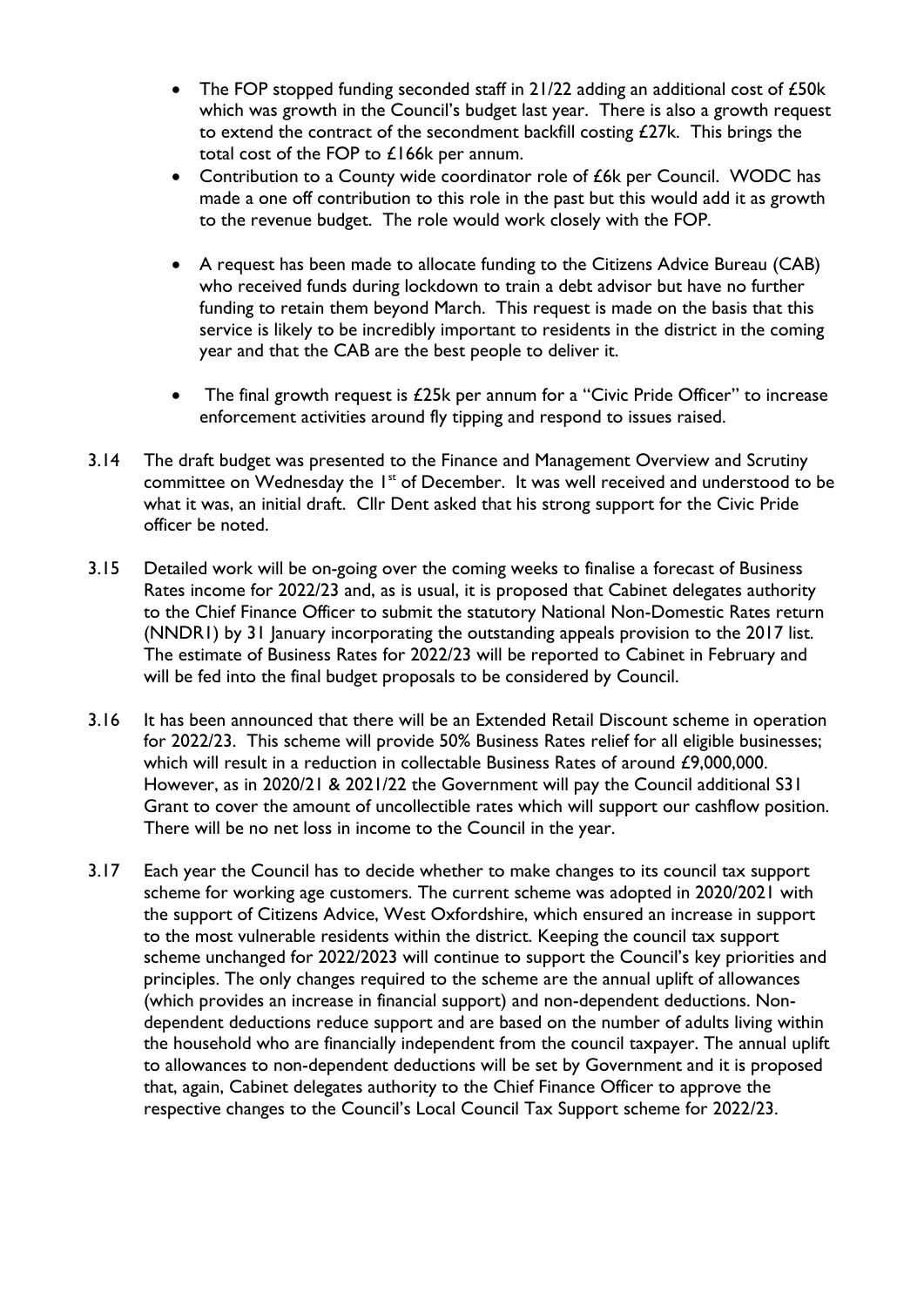## **MEDIUM TERM OUTLOOK**

- 4.1 As has been previously noted, the settlement provides us with security for the coming year but would seem a stronger than ever indicator that the anticipated reduction in government funding will actually happen in the following year. Several things have affected our longer term outlook:
	- The lack of even short to medium term certainty around our funding and the anticipated reduction in government settlements
	- The difficulty in finding suitable projects to invest in in order to generate additional income for the Council
	- The steep increase in the cost of delivering some of our services
- 4.2 We cannot control the lack of funding clarity. All we can do is to project a prudent expectation in order to recognise the risk, maintain our appeals to Govt that longer term sight is crucial to every Authority's ability to securely plan and deliver core services and to constantly seek ways to reduce our reliance on uncertain Govt funds.
- 4.3 The restrictions around PWLB borrowing mean that it is increasingly difficult to find suitable projects to invest in. That restriction notwithstanding, there is still a lack currently of suitable opportunities with a demonstrable yield for the Council to invest in. More emphasis is being placed this year with the Publica Group Managers on generating options where we can and ensuring that they recognise this as a key deliverable and prioritise their work in this area where possible. In  $21/22$  we were only able to invest  $\text{\textsterling}2.4\text{m}$  in assets delivering long term revenue streams. This was well below the hoped for levels and this change in expectation is recognised in the reduction of additional income projections in the MTFS. We are currently exploring options around investment in solar, housing, and in office space to encourage economic stimulation in the district.
- 4.3 The cost of the waste service in particular has risen steeply this year. While some additional income has been generated by increasing the cost of the service to paying customers, this has been dwarfed by an increase of almost seven hundred thousand pounds between the increase in the base budget and the cost of recycling. A project is running to explore possibilities for efficiency savings in the general delivery of the service and an overhaul of the trade waste service which has run at a loss for several years now. A detailed project plan for these high priority areas within the overall programme is due to be delivered by the end of January which will allow us to monitor progress against time bounded milestones and ensure that any measures which can be implemented to generate significant savings are implemented quickly so that benefits can be realised in the 23/24 budget.
- 4.4 The MTFS shows a projected deficit of £1.94m for 2023/24, driven, as noted above, by the expected removal of key funding streams by government. Even with an assumption that investments will be found that are compliant and generate income, and that some replacement Govt funding will be forthcoming, the MTFS still shows us moving to a position where we are constantly consuming our reserves, which we can afford to do in the short term, but is ultimately unsustainable. The MTFS as presented does not include the potential growth items. Approval of these would worsen our position by £210k per annum for the next two years. The following approaches to our longer term position are recommended: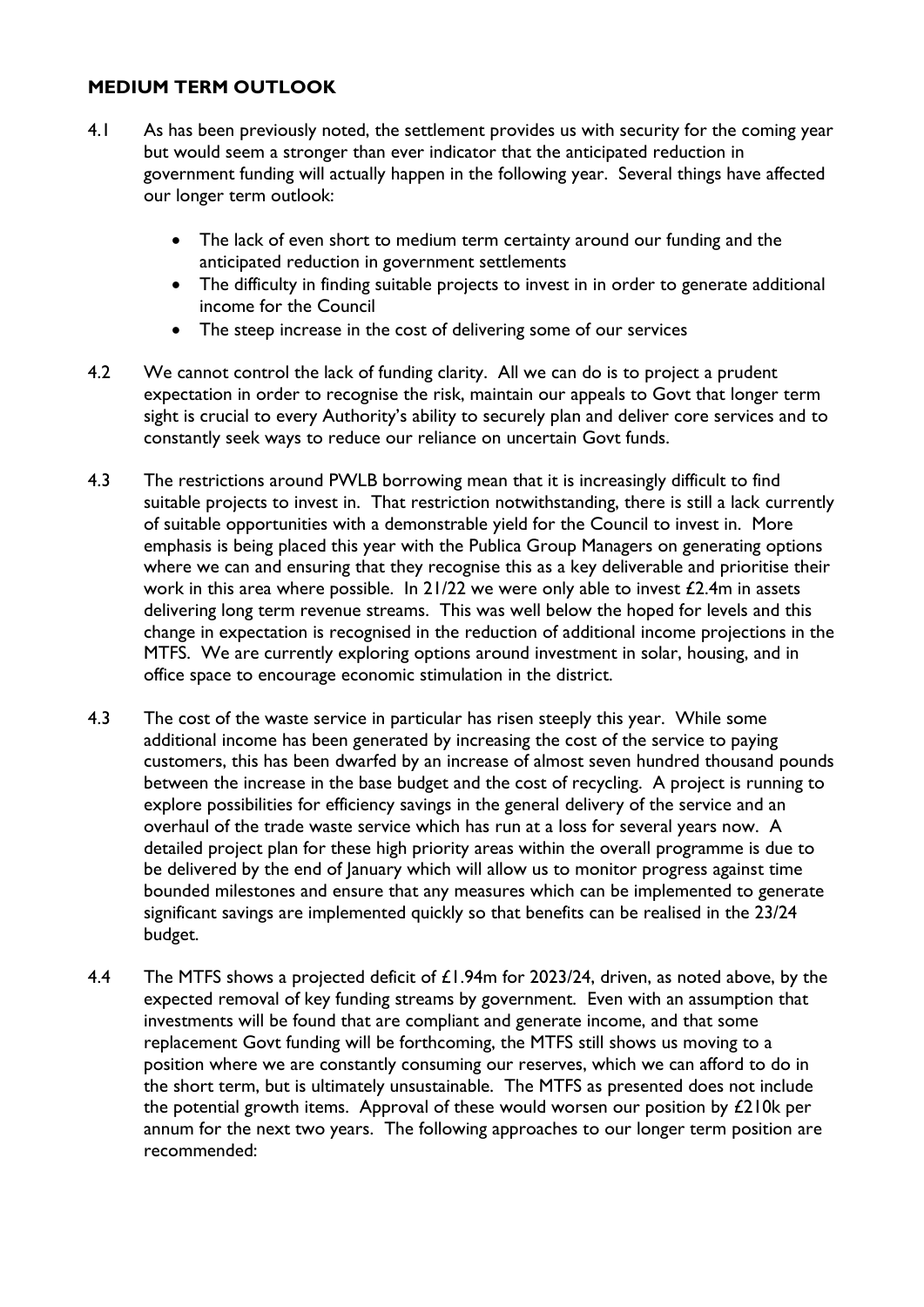- All capital projects that aren't designed to deliver statutory services should be either cost neutral or preferably income generating. We need to ensure that the return to the Council from any new activities is as favourable as possible to avoid jeopardising core services.
- Long term budget growth should be avoided where possible. The growth items in the current paper are restricted to two years and this approach needs to be maintained to avoid worsening our long term position till further funding can be secured.
- More emphasis must be placed on finding long term revenue generating investments. These have proved difficult to generate in the current year but the identification and development of them should be prioritised by Publica managers in their ad hoc project work.
- Savings must be found in the overall service budget. Publica has already made significant savings in terms of staffing budget and while it may not be advisable to try to deliver current services with any further reduction in resource, we need to explore any possibilities for transformation and efficiency. Ubico is yet to deliver budget savings but are keen to explore options and are working collaboratively with us through the waste review to deliver those.
- Any current surpluses should be added to reserves to fund future predicted shortfalls and mitigate the uncertainty around funding.

# **FEES AND CHARGES**

- 5.1 Proposed increases to Fees & Charges are shown in Annex D with a proposed increase of 5% with the exception of certain items, which are subject to external factors. Certain fees, for example Parking Charges, Premises Licences and Planning Application fees are set by Central Government and Taxi licences and other licences that fall under Environmental & Regulatory Services are required to be calculated on a cost recovery basis so the fee is no more than the actual cost to the council.
	- Fees relating to Pre Planning advice and Building Control are proposed to increase by 5% and a review of Land Charges is currently underway. The Planning Application fee budget has been increased by £100,000 for 2022/23 in light of known major applications that will be coming forward. This is not proposed as a permanent increase in the budget and will be reviewed as part of the 2023/24 budget setting process.
	- A proposed increase in Taxi licence fees is required to go out to consultation and is subject to Portfolio holder approval before inclusion in the budget. This will be updated ahead of the final Budget papers that will be presented to Full Council in February.
	- Water Supply testing, Animal Welfare, Taxi licences, Street Trading, Caravan & Campsites, Gambling, and miscellaneous licences relating to Alcohol, Scrap metal, Piercing, Tattoo & Houses of Multiple occupancy are all proposed to increase by 5%.
	- Food Export Health Certificates are proposed to increase by 14%. This is based on an analysis that was done around the cost of resourcing which has led to proposals to increase some fees and decrease others - although the overall effect is negligible. The analysis is still being reviewed but this will be completed before the final draft of the budget.
	- The proposal for a further £5 increase in green waste licenses for 22/23 is expected to yield and additional £215,000.